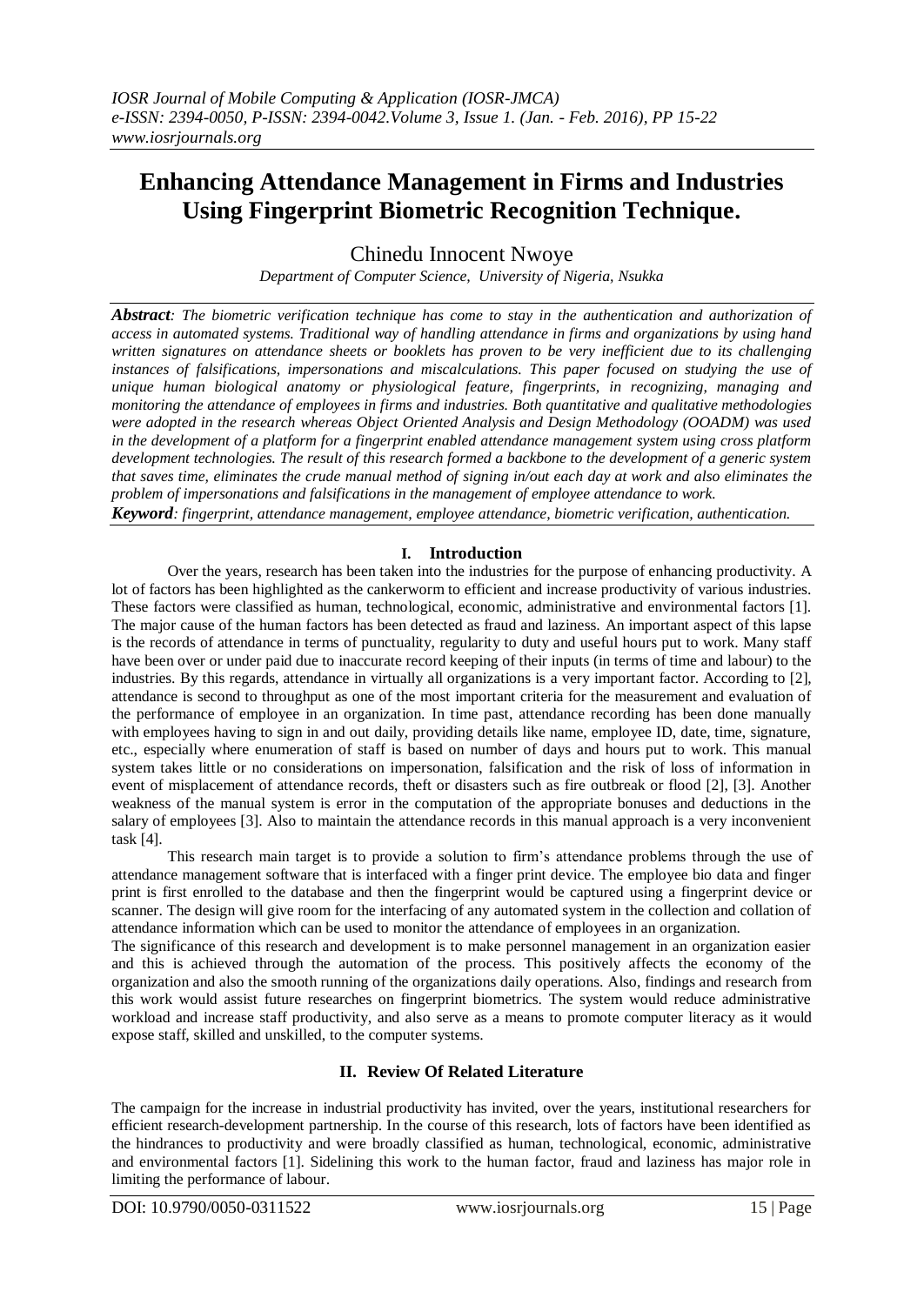The most recommended means of checking this problem is by attendance and monitoring mechanisms. Attendance will help to check punctuality and regularity to duty while monitoring will supervise the amount of useful hours put to work. In many institution and organization, the attendance is a very important factor for various purposes particularly as an important criterion for checking the performance of employee [4]. Attendance taking started with the manual approach of using paper called register [5]. In queuing and delaying systems, this paper-based attendance management according to [4] is such an inconvenient task especially in the event of large population, whereas [5] sees it as a very lengthy process and time consuming task. Recording attendance using paper register is done with employees having to sign in and out daily, providing details like name, employee ID, date, time, signature etc., especially where enumeration of staff is based on the number of hours put to work. Some organizations also keep detailed records of attendance issues such as who calls in sick, who comes in late or who took permission [4], [7]. Unfortunately, the traditional manual paper based system takes little or no considerations on impersonation, falsification and the risk of loss of information in event of misplacement of attendance records, theft or disasters such as fire outbreak or flood [2], [4]. Another weakness of the manual system is error in the computation of the appropriate bonuses and deductions in the employees' salary[2].

An electronic attendance management system provides a secure and easy way of monitoring the attendance of employees in an organization, minimizing or even eliminating impersonation and falsification of days and time of reporting to duties by employees. Attendance management has also been carried out using attendance software that uses passwords for authentication too. In [4] an attendance management system was implemented to authenticates the user based on passwords, this type of system allows impersonation since the passwords can be shared or tampered with or even forgotten at times thereby preventing the user from accessing the system. There were also some other attendance solutions such as RFID (Radio Frequency Identification) based student attendance system and GSM-GPRS based student systems which are all device-based solutions. While GSM-GPRS based systems use position of the class for attendance marking which is not dynamic and if schedule or location of the classes changes, wrong attendance might be marked. in [5] the major problem with RFID based systems is that the students would be required to carry RFID cards and also RFID detectors are needed to be installed on the system.

In [7] another technique for attendance management was proposed which enables each user logs into the system and has to mark his/her attendance manually. The user selects the particular date and courses attended on that particular day and it is automatically saved to the database. In this event of developing a comprehensive attendance management system, [11] developed a simple payroll calculator. The software was developed using Visual Basic and runs on computers with installed .NET framework. It accepts employee number of hours worked, computes net pay and records all payroll data for subsequent processing then prepares pay-cheques and payroll ledgers and maintains data on a sequential payroll file. OOP was used in its development and the system was divided into five modules: employee data, payroll records, rates, ledgers and help. Just like our proposed system this was also aimed at automating daily operations in an organization and minimizing human prone errors.

In 2013, an attendance system which can take attendance using Bluetooth was proposed [6]. Here, attendance is being taken using the instructor's mobile phone. Application software which is installed on the instructor's mobile telephone enables it to query student's mobile telephone via Bluetooth connection and through transfer of student's mobile telephone Media Access Control (MAC) addresses to the instructor's mobile telephone, presence of the student can be confirmed. The problem of this system is that the student's phone is required for attendance. In case of a students' absence, if his mobile is given to his friend then he/she is still seen as been present. So the presence of a student is not necessary but only the phone should be in coverage area for an attendance to be recorded.

In [2] an embedded computer based lecture attendance management system was proposed. The system provides an improved electronic card and card reader serially interfaced to the digital computer system. In another work [9], a web base attendance management system was developed still hinged on the many problems associated with the manual system. The PIID methodology which is a combination of Prototyping model and Iterative and Incremental Development was used. The system has three modules namely; the Student Attendance Module which the admin uses to manage the attendance of the students, the Repot Module which is used to generate the attendance report of students and the Discipline Module which sends SMS messages to parents of students who are absent from school and a notification to the disciplining officer of the institution. A web base leave management system which was aimed at solving the many problems associated with the manual leave system was also proposed in [10]. The system developed with certain constraints using web technologies after an in-depth analysis of the existing system and identification of the underlying problems hence providing better data reliability, more automation and less effort, efficient real time data and up-to-date report generation among others.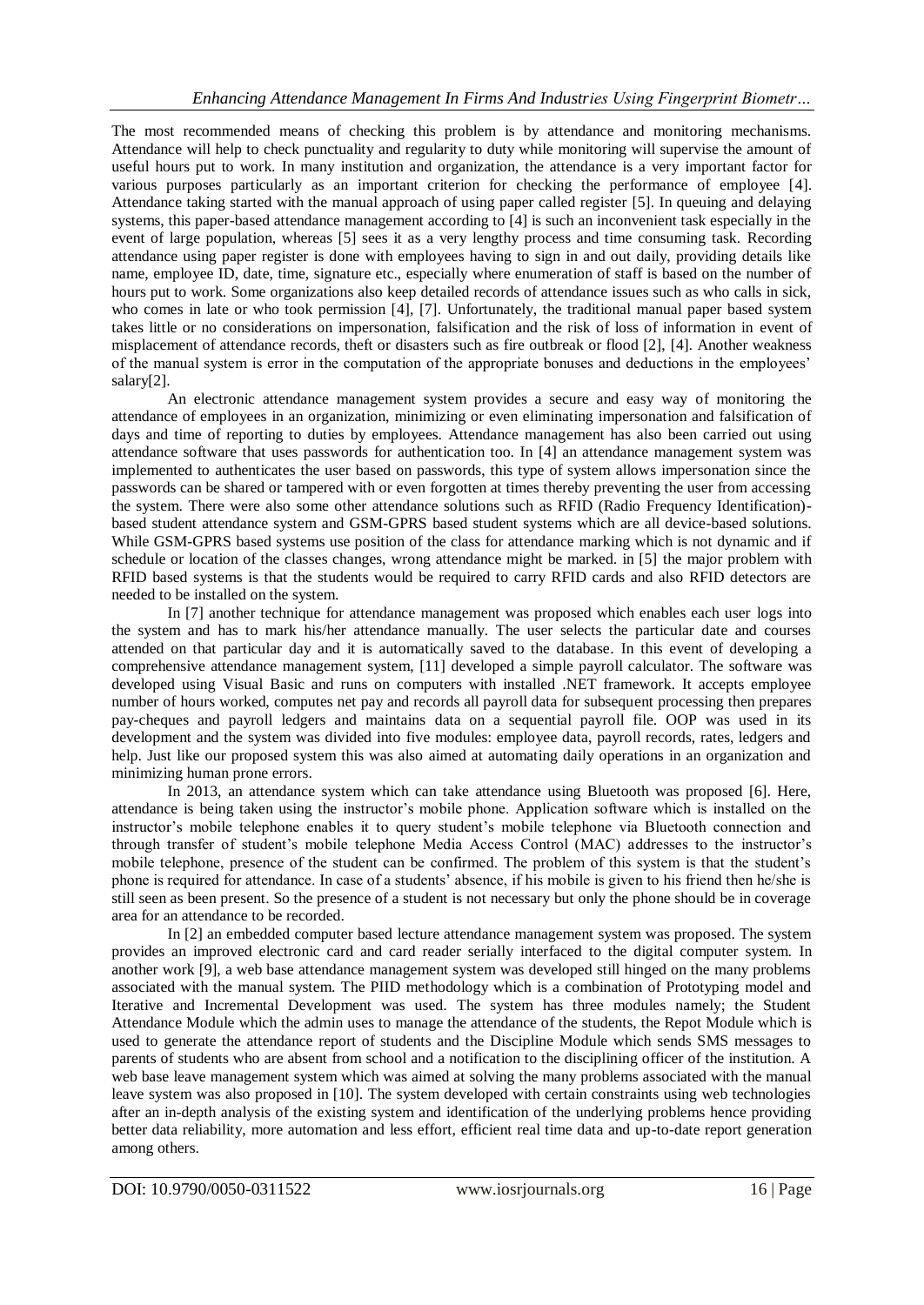Another researcher [3] used a wireless attendance management system that authenticates using the iris of the individual. The system was an off-line iris recognition management system that can finish all process including capturing the image of the iris, extracting minutiae, sorting and matching.

Finally in [8] an attendance management system using fingerprint biometric was proposed. The standalone system comprising of an enrollment and identification phase was developed because of the need to move from the traditional manual way of marking attendance to an automated way. According to [1] biometrics identify people by measuring some aspect of individual anatomy or physiology (such as your hand geometry or fingerprint), some deeply ingrained skills or other behavioral characteristics (such as hand written signatures) or something that comprises of both (such as voice). In [1] a biometric system is essentially a pattern recognition system that operates by acquiring biometric data from an individual, extracting a feature set from the acquired data and comparing the feature set against the template set in the database. A fingerprint is comprised of ridges which are the dark area of the fingerprint and valleys which are the white area that exists between the ridges. It is unique to each individual and cannot be shared. When a fingerprint pattern is captured with a fingerprint device, the captured fingerprint is enrolled into the database through the process of registration. Subsequently, prints captured by the fingerprint device at every point of signing in/out are being compared with those already enrolled into the database to validate that particular users was registered ab-initio, verify the owner of the prints through features extractions and pattern matching as against the stored prints in the database then allow access to a system. At the point, date and time are being captured as parameters for attendance management.

## **III. Fingerprint Biometric Computational Science**

There are a lot of bio-information that can be generated from individuals using fingerprint biometrics data. The act of deriving such information is known as fingerprint biometric computations. The input data extracted from the fingerprint are known as features extracted and they include:

- i. Ridges
- ii. Ridge endings
- iii. Dots
- iv. Minutia
- v. Bifurcations,
- vi. Patterns and textures
- vii. Fast seen symbols
- viii. Intersections or crossovers
- ix. spurs
- x. islands and lakes

Below is a sketch of how finger features are extracted and processed in a fingerprint biometric system.



*Figure 1: Sketch of the Conceptual Model of the Fingerprint Recognition Approach*

The sketch diagram (figure 1) for fingerprint recognition technology consists of four phases. The first phase is the Fingerprint Detection, the second phase is feature extraction, and the third phase has the distinguishing elements for first time enrollment and time to time verification. While the enrollment exercise needs the Feature Processing block to process the minutia and bifurcations before transferring the final result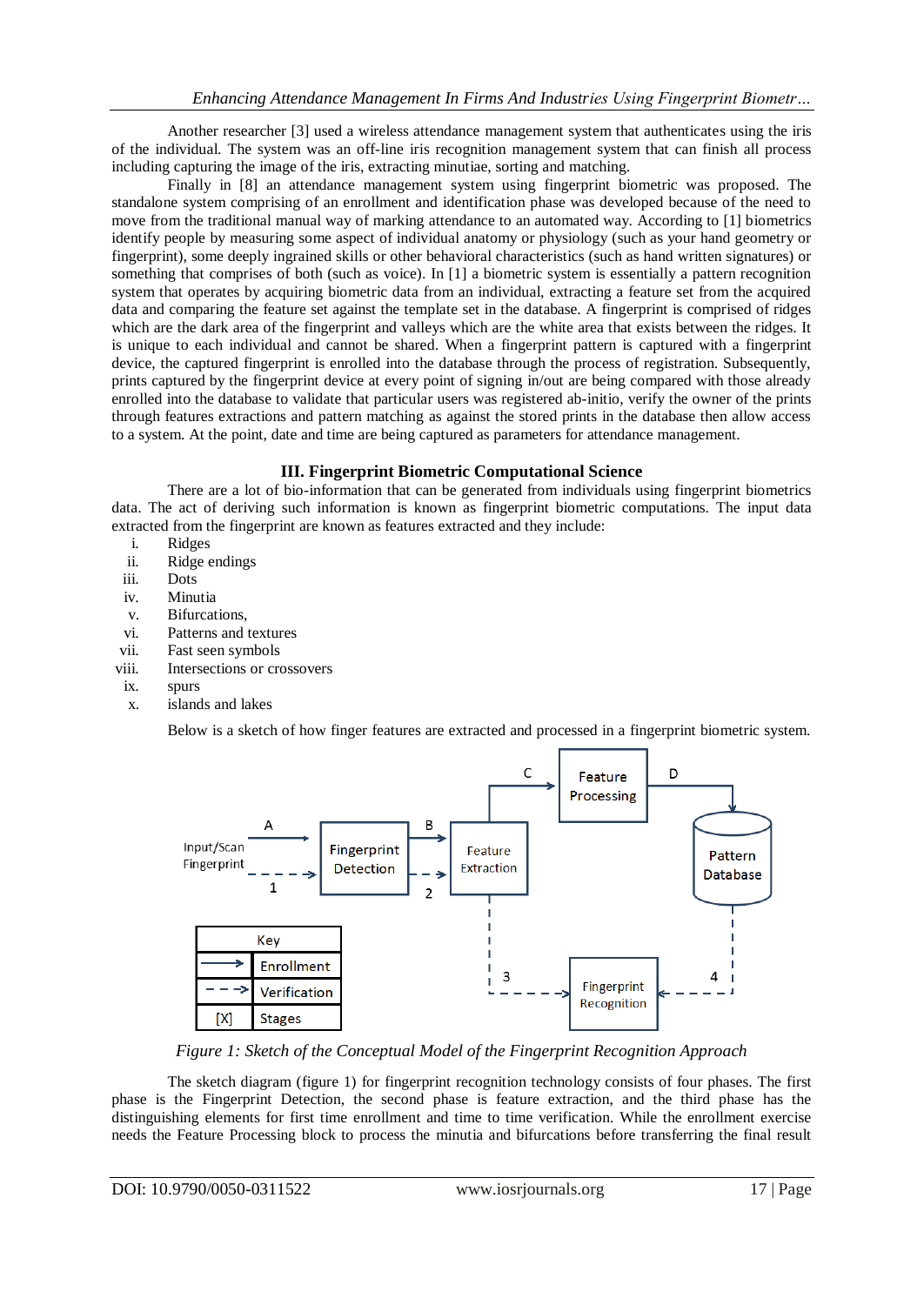(pattern templates) to the Database in the last phase, the verification exercise employs Fingerprint Recognition by comparing patterns from the second phase with the retrieved patterns from database.

The fingerprint system can extract and compute the following information from a particular fingerprint:

- i. unique patterns<br>ii. binary digits
- binary digits
- iii. stretchable angles
- iv. non-stretchable angles
- v. eigenvalues
- vi. eigenvectors

The fingerprint biometric computation can then be use in analysis, derivation and processing in realizing the following information about a particular user:

- i. Authenticated user
- ii. Date and time
- iii. Pressure or mood
- iv. Status
- v. Cleanliness

These information, especially (i) and (ii) above are most essential in the attendance registration of a user and they are the most needed derivatives in the design and implementation of any attendance management system that works on the principle of fingerprint biometrics. When a finger impression is made on a scanner, the fingerprint features are extracted, analyzed and processed. The unique patterns are compared with the existing templates of the registered users in the database in a process known as pattern matching. If the pattern matching algorithm returns true meaning a user is authenticated and ascertained to be the real representation of the intended user, the date and time of the finger impression activity is recorded against the user's information in the database as attendance. Pressure or mood are useful for crime detection and access regulation systems. The status detection are useful in detecting level of activeness in some mechanical systems where the blood circulation in the veins and ridge ending are analyzed too. The cleanliness parameter can also serve same purpose but more useful in tasks that change the neatness of the fingers when carried out. It is also a factor in acceptance or rejection of many finger impressions in the exercise of fingerprint recognition.

### **IV. Research Objectives**

The major objectives of the research is to:

1. Find out the level of incompetence in non-biometric attendance identification

2. Find out the need for a biometric attendance system which forms the motivating factor.

3. Find out the areas that biometric recognition will be needed in firms and industries.

4. Evaluate the enhancing power of fingerprint biometrics in the effective and efficient attendance management.

5. To extract the important aspect of attendance for effective throughput.

6. To recommend the right techniques in attendance management system development.

### **V. Research Methodology**

In order to back up the set of findings from the data collection in one method underpinned by different methodologies, quantitative and qualitative research methodologies were used together in analyzing the effect of fingerprint recognition in the attendance management of a firm. Questionnaires was constructed and distributed to target audience, the employee and employer. From the responses, the questionnaires were fine tuned and redistributed. The corresponding responses call for smaller group of the target audience to be reached out in interviews and field observations. The result of this direct observations were analyzed and following the research objectives, a larger number of employee were targeted online with mass distribution of the questionnaires on social networks and as website polls.

#### **Research Findings and Derivatives**

Facts emerged from the quantitative data measure variables and verifying theories and hypothesis. The statistics of the final results was sufficient enough for drawing conclusions on the research findings.

-*Problems*: The inherent problem in the current manual system were analyzed from the research data as presented in table 1 below: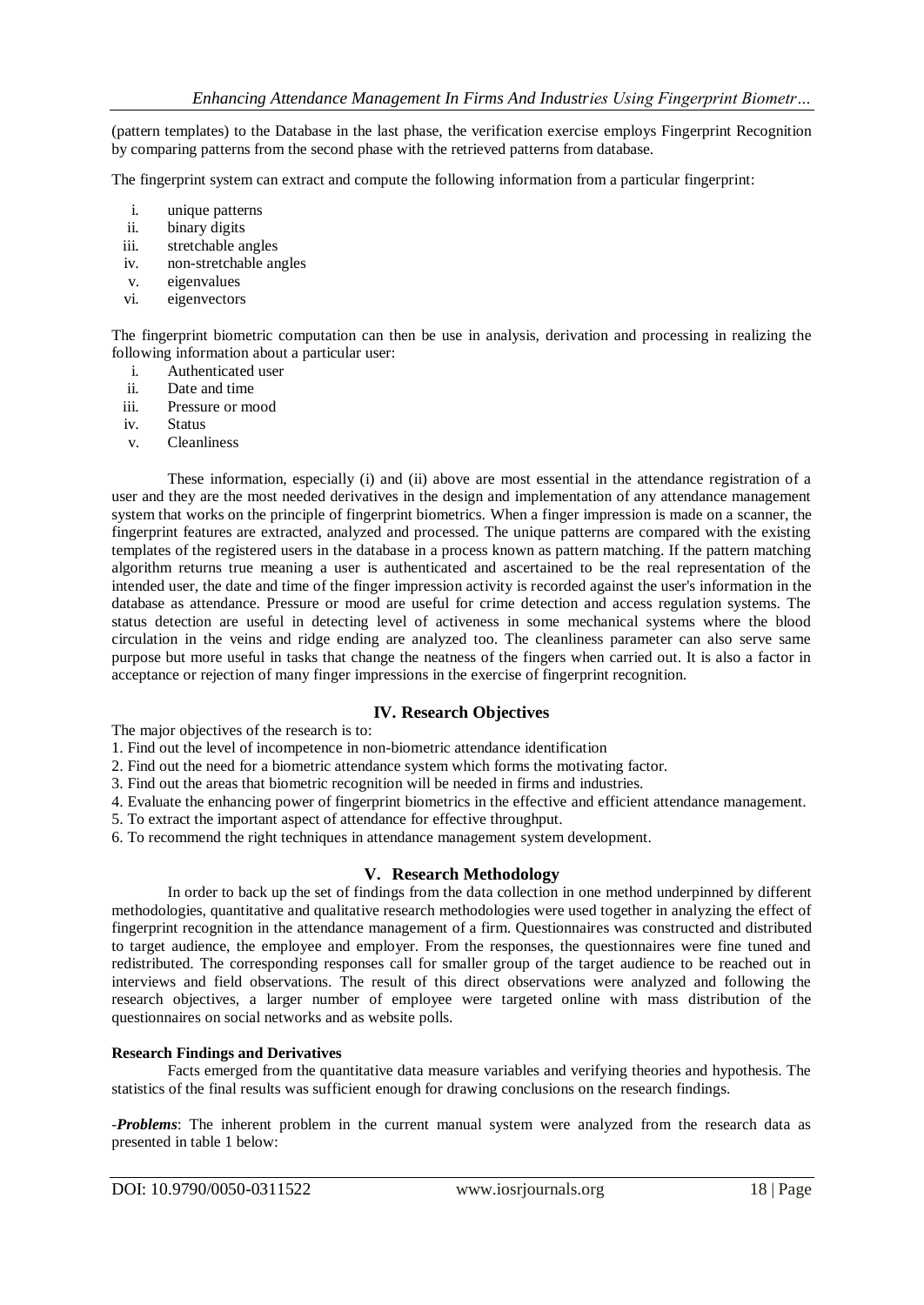**High rate of falsification**: It is evidence from the research findings that falsification which has no better means of validation is inherent in the manual staff attendance and nominal rolls. The falsified parameters are always the date and time. From the research findings in table 1 below, it can be deducted that more than 65% of the employee falsify their arrival time and up to 11% reported present even when they were actually absent to duty. Owing to the facts that certain amount are surcharged for lateness and irregularity to duty, the attendance roll is always compromised with such faked and over hyped data for favourable payment from the employee point of interest. This goes a long way to invalidate the use of such documentaries for research purpose.

**High rate of impersonation**: The result of the research shows that there is 28% possibility of an employee who is absent to duty being recorded as being present due to decaying favour from fellow employee in the name of impersonation.

**Inaccurate calculation:** In economics; land, capital, labour, entrepreneur and information are the factors of production. Days, time and number of available labour are the essential parameter of labour which is the direct interfacing factor of production. If as high as 65%, 11% and 28% levels of inaccuracy are experienced in the factors of time, days and labour respectively, the estimation and decision making of firms and industries will be badly affected. This can lead to purchase of excessive machines and extension of working days and hours and thereby increasing industrial expenditure and decreasing the life span of the sincere labour force.

| Questions                                                                                                                          | NO<br>Very Poor<br>$(0-20%)$ |        | Fair (21-30%) |        | Moderate<br>$(41-60\%)$ |        | Good<br>$(61-80%)$ |        | YES<br>Excellent<br>$(81-100\%)$ |        | Total |
|------------------------------------------------------------------------------------------------------------------------------------|------------------------------|--------|---------------|--------|-------------------------|--------|--------------------|--------|----------------------------------|--------|-------|
| How often do you report the exact<br>time you came to work?                                                                        | 961                          | 20.01% | 2160          | 44.97% | 1202                    | 25.03% | 384                | 8.00%  | 96                               | 2.00%  | 4803  |
| How often do you report only the<br>exact days you came to work?                                                                   | 144                          | 3.00%  | 432           | 8.99%  | 482                     | 10.04% | 1344               | 27.98% | 2401                             | 49.99% | 4803  |
| How often do you sign attendance for<br>another person absent to work?                                                             | 480                          | 9.99%  | 864           | 17.99% | 1056                    | 21.99% | 1920               | 39.98% | 483                              | 10.06% | 4803  |
| How offten do you think your<br>employer miscalculated total number<br>of days and hours you put to work?                          | 482                          | 10.04% | 576           | 11.99% | 1344                    | 27.98% | 960                | 19.99% | 1441                             | 30.00% | 4803  |
| Do you think a fingerprint attendance<br>system will limit employee from<br>signing in/out for wrong date and<br>time?             | $\Omega$                     | 0.00%  | 192           | 4.00%  | 243                     | 5.06%  | 528                | 10.99% | 3840                             | 79.95% | 4803  |
| Do you think that a fingerprint<br>attendance system will limit employee<br>from signing for their colleagues?                     | 0                            | 0.00%  | 1             | 0.02%  | 77                      | 1.60%  | 506                | 10.54% | 4219                             | 87.84% | 4803  |
| Do you think that a fingerprint<br>attendance system will make your<br>colleagues to come to work daily and<br>early?              | 96                           | 2.00%  | 192           | 4.00%  | 864                     | 17.99% | 962                | 20.03% | 2689                             | 55.99% | 4803  |
| Do you think that a fingerprint<br>attendance system will reduce the rate<br>of miscalculation of worker's salary?                 | 576                          | 11.99% | 480           | 9.99%  | 964                     | 20.07% | 1536               | 31.98% | 1247                             | 25.96% | 4803  |
| Do you think that a fingerprint<br>attendance system will improve the<br>knowledge of the use of computer<br>system in workplaces? | 483                          | 10.06% | 336           | 7.00%  | 624                     | 12.99% | 1440               | 29.98% | 1920                             | 39.98% | 4803  |
| With fingerprint attendance system,<br>do you think wrong persons can still<br>sign attendance?                                    | 4656                         | 96.94% | 93            | 1.94%  | 48                      | 1.00%  | 6                  | 0.12%  | 0                                | 0.00%  | 4803  |
| With fingerprint attendance system,<br>do you think wrong date and time can<br>still be signed in attendance?                      | 4411                         | 91.84% | 242           | 5.04%  | 145                     | 3.02%  | 3                  | 0.06%  | $\overline{c}$                   | 0.04%  | 4803  |
| With fingerprint attendance system,<br>do you think wrong calculations can<br>still be made in terms of hours<br>worked?           | 2422                         | 50.43% | 912           | 18.99% | 961                     | 20.01% | 432                | 8.99%  | 76                               | 1.58%  | 4803  |
| If wrong data is gotten from the<br>system, how much can we hold the<br>device responsible?                                        | 477                          | 9.93%  | 579           | 12.05% | 1344                    | 27.98% | 1445               | 30.09% | 958                              | 19.95% | 4803  |
| If wrong data is gotten from the<br>system, how much can we hold the<br>operators responsible?                                     | 2883                         | 60.02% | 1008          | 20.99% | 387                     | 8.06%  | 432                | 8.99%  | 93                               | 1.94%  | 4803  |
| If wrong data is gotten from the<br>system, how much can we hold the<br>instructors responsible?                                   | 381                          | 7.93%  | 576           | 11.99% | 528                     | 10.99% | 1157               | 24.09% | 2161                             | 44.99% | 4803  |
| How well do you think the system can                                                                                               | 96                           | 2.00%  | 0             | 0.00%  | 484                     | 10.08% | 575                | 11.97% | 3648                             | 75.95% | 4803  |

Table 1: Research data for the staff attendance roll

DOI: 10.9790/0050-0311522 www.iosrjournals.org 19 | Page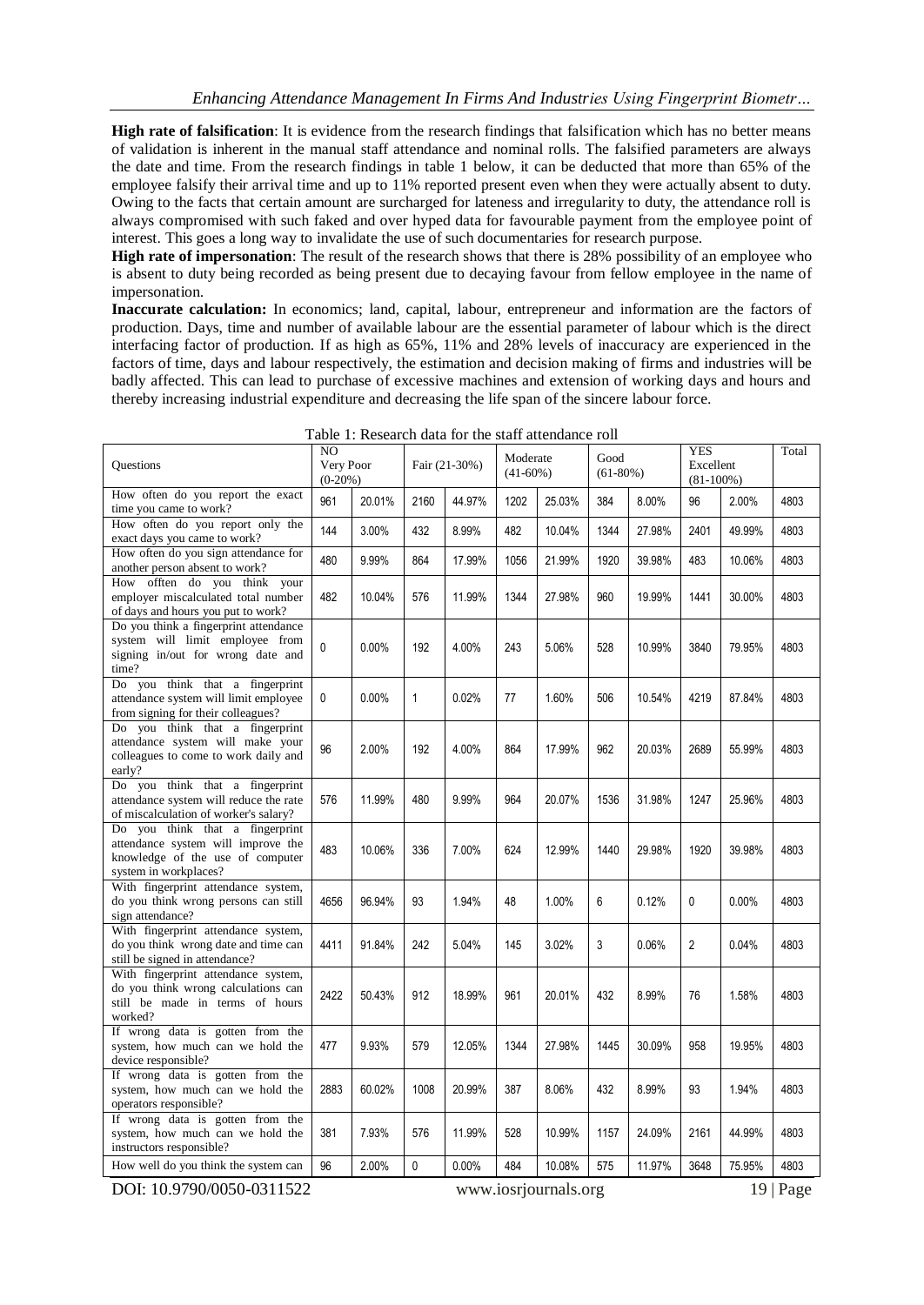| perform in firms?                                                                  |     |       |     |      |     |       |      |        |      |        |      |
|------------------------------------------------------------------------------------|-----|-------|-----|------|-----|-------|------|--------|------|--------|------|
| How much do you think the system<br>should be used in other sectors of<br>economy? | 306 | 6.37% | 566 | 78%، | 432 | 8.99% | 1573 | 32.75% | 1926 | 40.10% | 4803 |

Low throughput: The result of these irregularities in the attendance roll can affect the amount of useful work in a given time which can cause the firm and industries to work with wrong data in their analysis and decision making since the amount of useful work done will be a quotient of wrong time put to work.

**Wrong use of payment parameters:** Labour is rewarded as wages, salaries, bonus, surcharge and overtime. The payment parameters are the amount of time and number of days put to work for each employee. For the industries, it is a compliment of the number of available labour. From the analysis of the irregularities in the attendance management, most staff are overpaid. From the statistical report in table 1 below, 22% of respondents believed that their work pay were occasionally miscalculated. This is due to the use of manual system which an automated system design should put into considerations.

**Inconsistency**: This factor would have been the best parameter for tracing the irregularities in the system. Inconsistent paper signatures were meant to be a validating parameter against impersonations. The question is, what are the validating parameters against falsification of days and time to duty?. What is the efficiency of the manual signature validation technique? A fingerprint biometric recognition is hence the most appropriate technology in this regard.

**Wrong industrial reports:** An Industrial report cannot be comprehensive if it does not cover the financial report of the industrial operations. This financial reports is majorly divided along the income and expenditure. The total expenditure is a compendium of the fixed and recurrent expenditure. The amount spent on workers' wages and salary is the base aspect of the recurrent expenditure. From the discussion so far, it is inherent to produced inaccurate industrial reports owing to the fact that the parameters of determining the salaries and wages of worker are widely falsified..

**Increase level of computer illiteracy:** This is an adherent effect of the continual use of paper based staff attendance roll. The use of automated system natural improve the staff level of computer literacy.

### **VI. Analysis And Design Methodology**

The Object Oriented Analysis and Design Methodology (OOADM) was used in requirement specification and conceptual solution definition. The Object Oriented Analysis (OOA) emphasizes on the findings and describing the objects (concepts) in the problem domain, Object Oriented Design (OOD) emphasizes on defining software objects and how they collaborate to fulfill the requirements dealing basically with objects, classes, relationships and instances. A prototype application formed from the framework was used to experiment the output of the work.

#### **Design and Implementation Platforms**

The design of the framework is presented in the use case diagram in figure 1 below and this represents the actors and actions performed by the actors. The use case diagram is a UML tool used in the identification of the main functionality or the processes in the system and the actors participating in the use of the system. It describes the system's functional requirements. In the use case diagram the admin as an actor enrolls the employee, submit feedback to the system and backup attendance records. He also uses the system to compute the staff payment which includes the computation of attendance statistics as compulsory action that must comes before the main computation is completed. There are other optional actions that can follow the computation tasks such as generate pay slip, email payment, etc. He can also generate industrial reports which includes attendance reports, payment reports, etc. Another actor of interest is the staff. The staff takes attendance by scanning the fingerprint impression on a fingerprint biometric scanner for the system to automatically on the staff based on the uniqueness of the print. He also submits feedback to the system and can view and print his/her pay slips.

The framework so developed is a cross platform framework which can use the technologies of Xamarin, Phonegap, or any other cross platform IDE, utilizing the technologies of develop-one-deploy-many, to actualize its ability to work in iOS, Android, Windows and Linux platforms. It can be used as a mobile, desktop and web based applications. Its screen resolution can fit in small to large screen size devices such as laptops, desktops, tablet PCs, PDAs, iPhones, iPad and mobile smart phones. It does not need a large database to function as it only stores an employee fingerprint pattern once and matches with subsequent patterns for authorizations, validations and processes. It does not need to store the staff records but can interface the firm's or organization's database or simply uses a staff identification number (staff\_ID) as a foreign key to relate each staff fingerprints to their records in other database tables. Its technicalities and functionalities can work in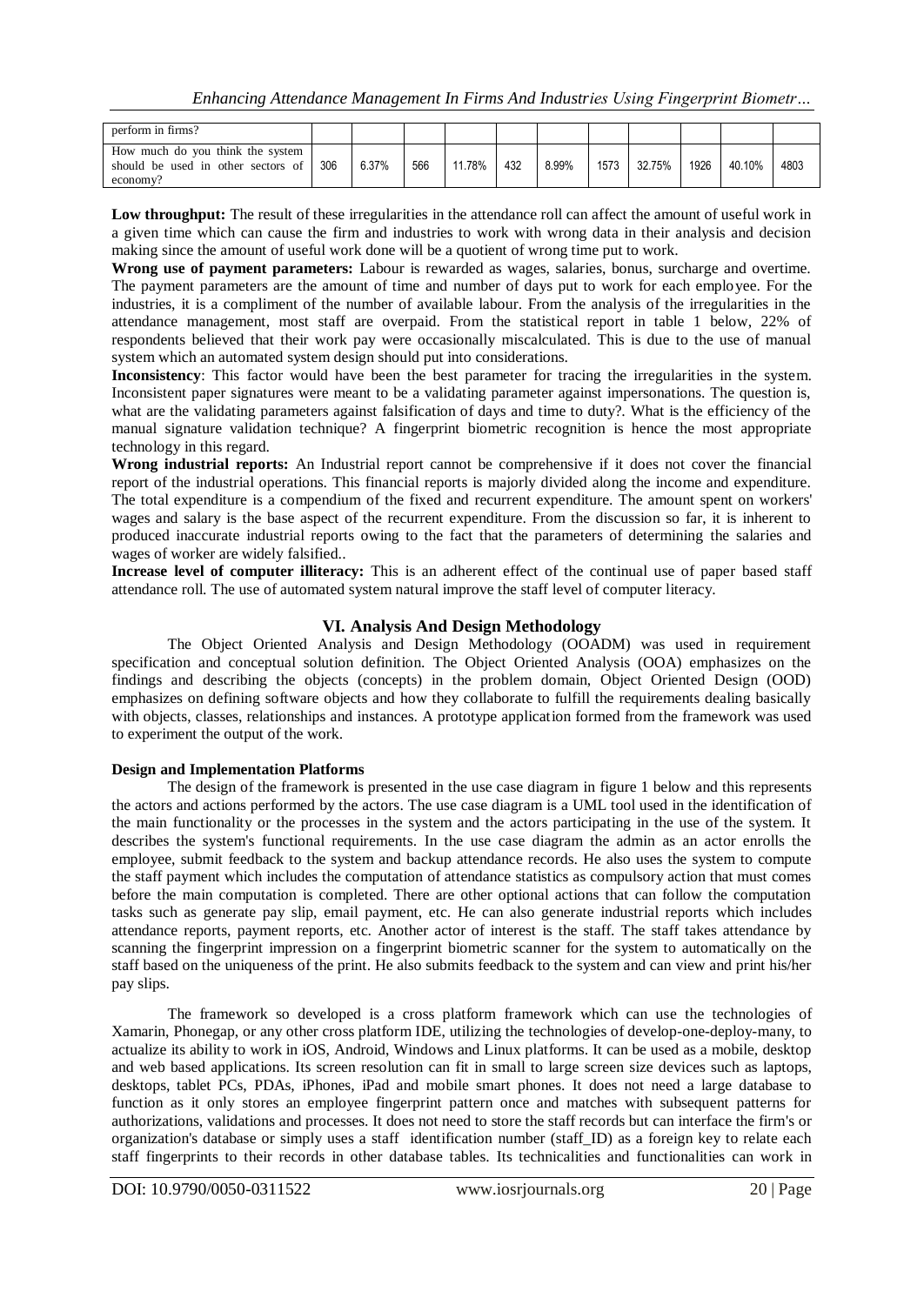devices with or without built-in fingerprint recognition components. It can recognize a removable peripheral fingerprint device attached to a system. With all these functionalities, the platform proposed can effectively serve any firm and industry interested in the upgrade of its attendance management system to this recommended biometric technology.



Figure 2: UML Use case diagram of the attendance management system

### **VII. Result Evaluations**

The research carried out in this paper revealed the level of incompetence in non-biometric attendance management systems in terms the rate and possibilities of work days and hours falsification, labour impersonation, work pay miscalculation and insincerity. The result of the research also spelt out the need for a biometric attendance system in firms and industries in order to utilize the real value of the number of working hours truly put to work, curb corruption, enhance computer literacy among employees and improve balance of payment. The research and development also evaluated the enhancing power of fingerprint biometrics in the effective and efficient attendance management in ensuring that only the right persons, right date and time, right payments circulate around the labour factor of production in industries. Finally, the resultant development recommended the right interfacing techniques to be used in attendance management and the need for accurate directives constraints (scope and shortfalls) to be put in place to improve output.

### **VIII. Conclusion And Recommendation**

This work has succeeded in providing a guide to a fingerprint biometric attendance management system framework which will go a long way to assist in development of any attendance monitoring and management application that can promote hard work, integrity, punctuality and regularity to duty among the employee owing to its efficient and non compromising capabilities in deciding the daily numerations. The system will also has the tendency of increasing computer literacy amongst its users as the knowledge of the use of computer is needed to effectively use the system. The research findings can be used in further evaluation of industrial activities for efficient economy. The limitation is that with the research carried out and findings made, an automated attendance system can only record the right time a right employee signed in and out to daily work but cannot monitor the idle time and the hours put to work except a human supervisor is delegate with such task. It is therefore important to recommend that similar technologies should be employ in devising a means of supervising actual job activities of employee/labour in firms and industries.

### **Acknowledgment**